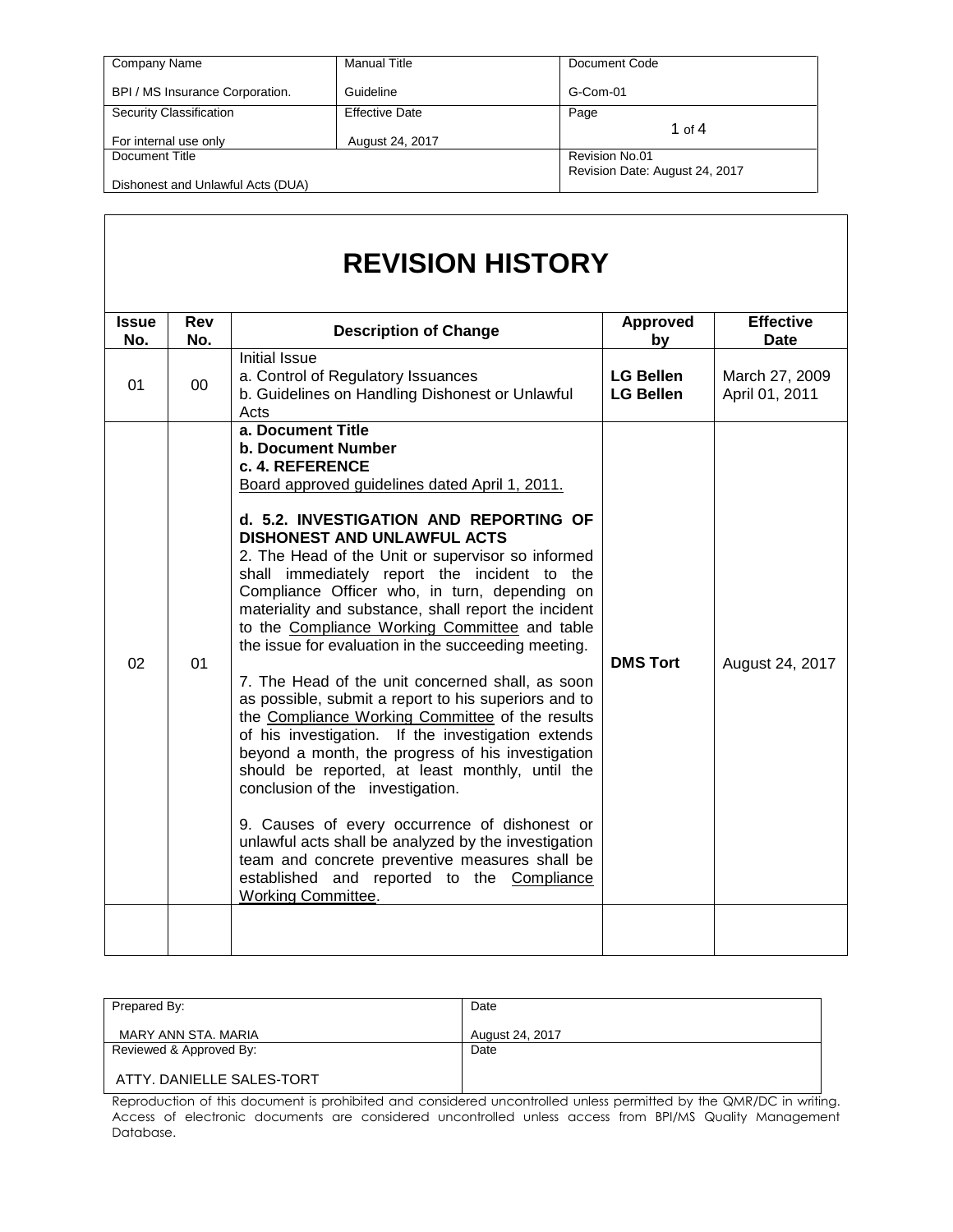| Company Name                      | <b>Manual Title</b>   | Document Code                  |
|-----------------------------------|-----------------------|--------------------------------|
| BPI / MS Insurance Corporation.   | Guideline             | G-Com-01                       |
| Security Classification           | <b>Effective Date</b> | Page<br>οf                     |
| For internal use only             | August 24, 2017       |                                |
| Document Title                    |                       | Revision No. 01                |
|                                   |                       | Revision Date: August 24, 2017 |
| Dishonest and Unlawful Acts (DUA) |                       |                                |

## **1. OBJECTIVE**

To define guidelines in handling dishonest or unlawful acts, from initial reporting until the closure of the incident.

# **2. SCOPE**

All dishonest and unlawful acts committed by officers and staff and intermediaries.

# **3. DEFINITION OF "DISHONEST OR UNLAWFUL ACTS"**

Dishonest or unlawful acts relating to insurance are defined as follows, but not limited to:

- Theft of company property and / or money including information assets
- Forgery or alteration of company documents
- Unauthorized destruction of company records
- Unauthorized disclosure of confidential information outside the company
- Use of company assets for personal gain
- Undertaking or assisting any illegal activity
- Undertaking or assisting any money laundering activity
- Accepting or soliciting bribes
- Unauthorized premium discounting
- Deliberately paying false claims or invoices
- Falsifying claims expenses

#### **4. REFERENCE**

Board approved guidelines dated April 1, 2011.

#### **5. GUIDELINES**

## **5.1 PREVENTION OF DISHONEST AND UNLAWFUL ACTS**

- 1. In order to prevent unlawful acts, BPI/MS employees shall:
	- Enforce checker-maker control procedures in all required transactions.
	- Implement the five-day straight mandatory leave for all employees
	- Strictly enforce Unibank Systems and Control-Operating Risk Management (USC-ORM)-approved procedures and signing/approval authorities approved by the Board in all transactions.
	- Employ personnel job-rotation on a regular basis.
	- Implement proper management of complaints being received.
	- Establish a clear and open communication process within the company

Reproduction of this document is prohibited and considered uncontrolled unless permitted by the QMR/DC in writing. Access of electronic documents are considered uncontrolled unless access from BPI/MS Quality Management Database.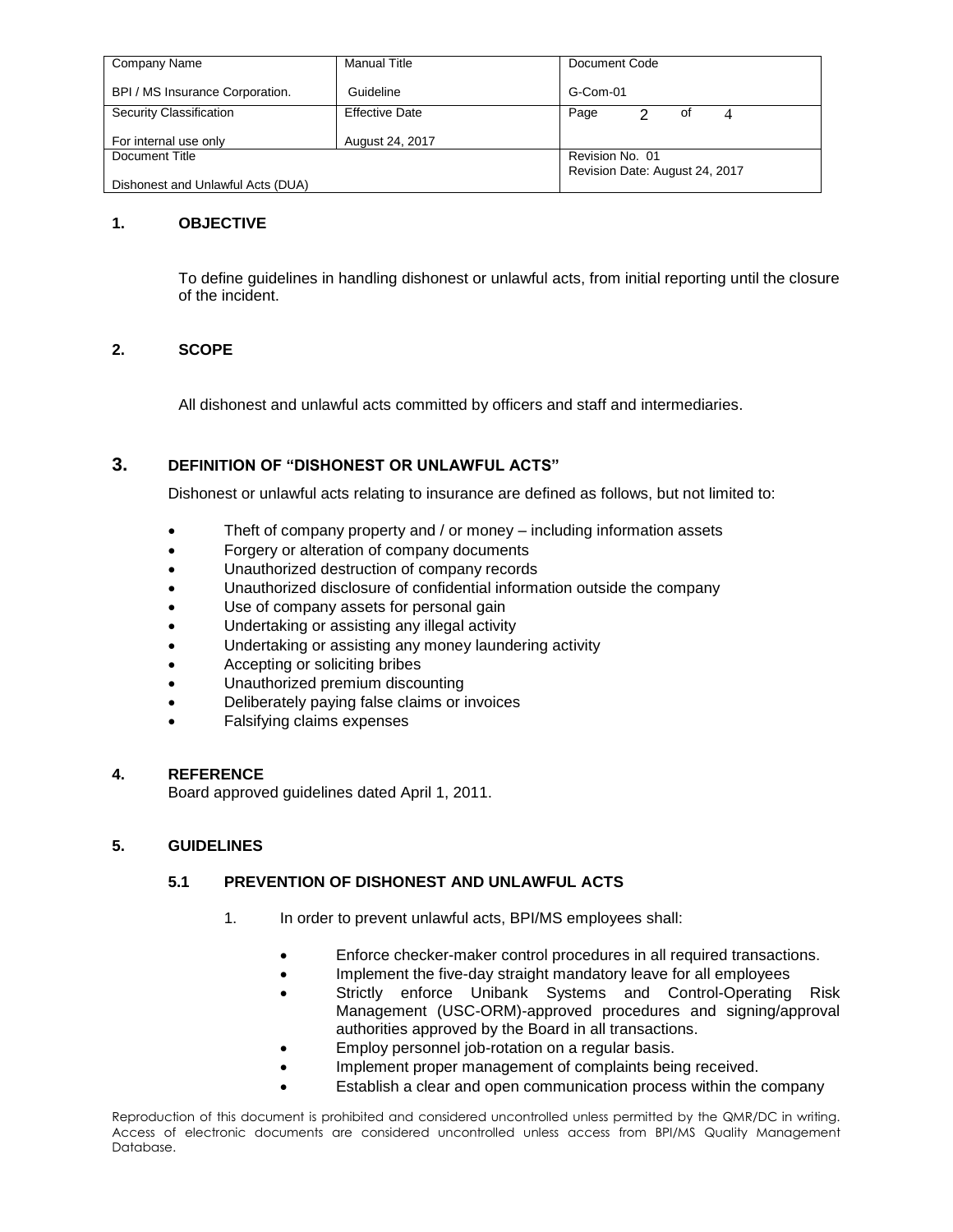| Company Name                      | <b>Manual Title</b>   | Document Code                  |
|-----------------------------------|-----------------------|--------------------------------|
| BPI / MS Insurance Corporation.   | Guideline             | G-Com-01                       |
| Security Classification           | <b>Effective Date</b> | Page<br>3<br>οf                |
| For internal use only             | August 24, 2017       |                                |
| Document Title                    |                       | Revision No. 01                |
| Dishonest and Unlawful Acts (DUA) |                       | Revision Date: August 24, 2017 |

2. BPI Internal Audit will conduct regular audit of BPI/MS operations.

# **5.2. INVESTIGATION AND REPORTING OF DISHONEST AND UNLAWFUL ACTS**

- 1. Anyone who discovers or learns of an employee's dishonest and unlawful acts, including mere suspicion of such occurrence, must immediately report the incident to the Head of the Unit involved or the supervisor of the employee concerned or the Compliance Office.
- 2. The Head of the Unit or supervisor so informed shall immediately report the incident to the Compliance Officer who, in turn, depending on materiality and substance, shall report the incident to the Compliance Working Committee and table the issue for evaluation in the succeeding meeting.
- 3. Dishonest or Unlawful Acts, including suspected cases, shall be reported by the Compliance Officer, directly to the Compliance Office of MSI and the Chief Risk Officer of BPI using the Dishonest or Unlawful Act Incident Reporting & Closure (F-HR-09). The following items and matters shall be reported:

Outline of the case Necessity for notification to local authorities and the reason Career of persons concerned Background to discovery Method of investigation Confirmation of amount of embezzlement and supporting evidence Amount of recovery Disciplinary action (including supervisors and related persons) Preventive measures

- 4. The Head of the Unit or supervisor shall conduct an investigation, in coordination with HR and the Compliance Officer, to determine the necessary measures to be taken. The assistance of Audit, Legal, and/or Security may be secured, as warranted.Care and discretion shall be required in conducting the investigation. Due process should be observed and coordinated with HR throughout the investigation. Documents pertinent to the case, including written statements of the witnesses and the employee concerned shall be secured.Problems and complaints shall not be directly fed back to the person or persons concerned, and investigation shall begin by examining the background of the situation.
- 5. If the investigation of the Head of the Unit indicates that there is substantial evidence showing the guilt of the employee, the Head should inform the employee in writing of the findings and ask him to explain in writing why no disciplinary action, which may include termination of his employment, should be taken against him.
- 6. If the nature of the wrongdoing warrants the preventive suspension of the employee, the Head of the Unit shall obtain the clearance/approval of his Division Head and coordinate all aspects of the measure, including duration and implementation, with HR.

Reproduction of this document is prohibited and considered uncontrolled unless permitted by the QMR/DC in writing. Access of electronic documents are considered uncontrolled unless access from BPI/MS Quality Management Database.